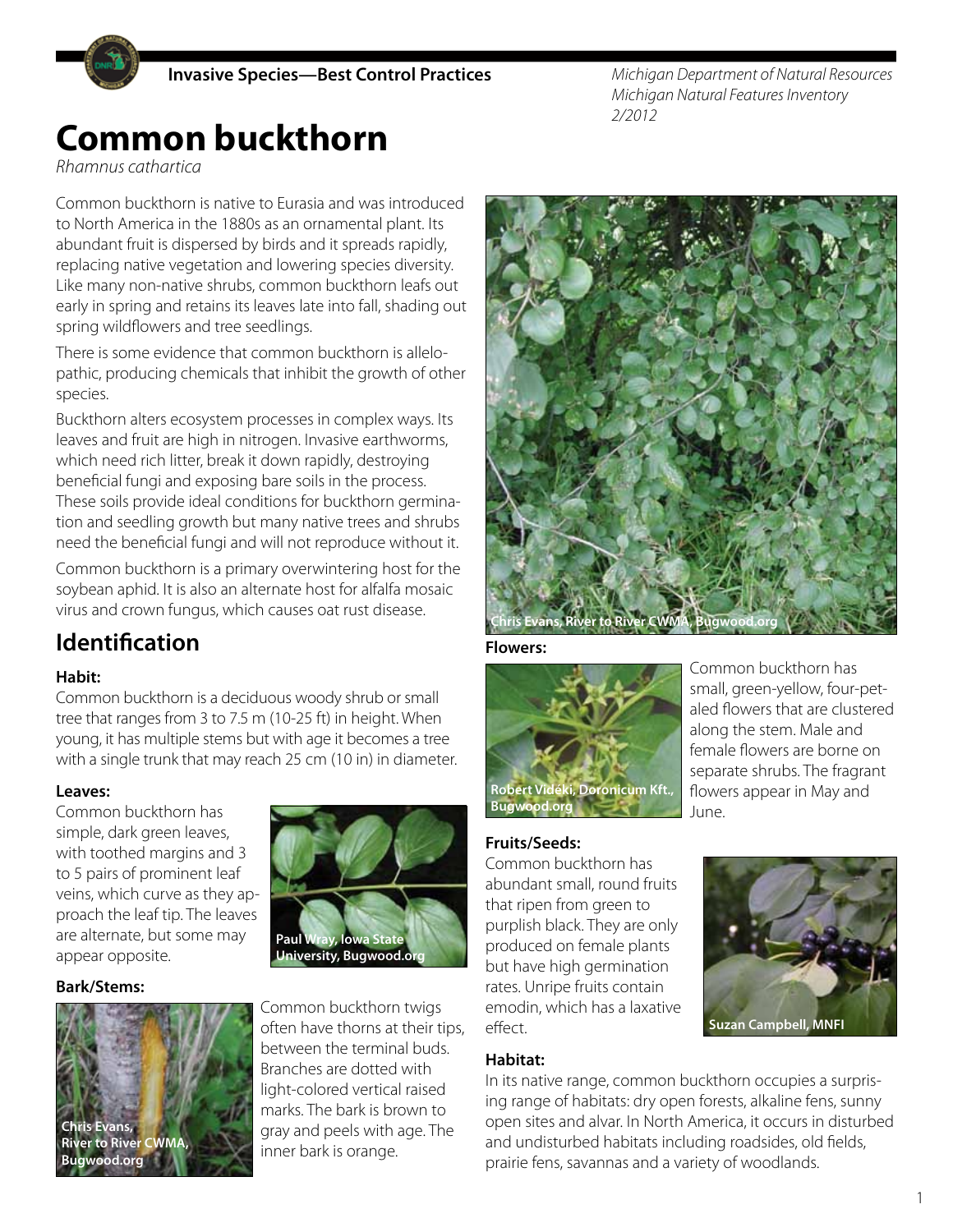## **Similar species**

#### **Glossy buckthorn**

The related invasive glossy buckthorn (*Frangula alnus)* has untoothed leaves and flowers with five petals rather than four. It lacks a thorn at the tip of its branches and its terminal buds are not covered by scales. It has 8 or 9 leaf veins rather than the 3 to 5 of common buckthorn.

#### **Alder-leaved buckthorn**



#### The native alder-leaved buckthorn (*Rhamnus alnifolia*) is less than 1 m (3 ft) tall and has leaves with tiny rounded teeth and 6 or 7 pairs of veins. Its flowers lack petals but have five sepals, rather than four. It often grows in fens and other wetlands.

**Suzan Campbell, MNF** 

#### **Dogwoods**

Dogwoods (*Cornus* spp.) have opposite leaves rather than alternate and their leaf margins are untoothed. The fruit and flowers are arranged in clusters on reddish stems. The fruit is blue or white, rather than deep purplish black.



## **Reproduction/Dispersal**

Reproduction in common buckthorn is by seed, although it can also regenerate from root and stump sprouts. It is usually dioecious, with male and female flowers on separate plants. Female plants are far more numerous than male plants and bear abundant fruit. In ideal conditions, it can produce fruit at four years of age although this varies tremendously depending on light and moisture availability.

Buckthorn fruits are widely dispersed by animals. Also, many fruits fall directly beneath the parent shrubs, resulting in a dense carpet of seedlings. Although the fruit is apparently bitter and persists on the shrub through winter, many species including birds, deer and elk eat and transport fruit.

Seeds are also dispersed by mice, which eat and store them; some may germinate from abandoned caches. Seed will not germinate until the fleshy fruit is eaten or rots away. Seed that has been eaten may germinate without overwintering, but germination rates are higher for seeds that overwinter.

Common buckthorn seed remains viable in the soil from two to six years. The seedbank beneath mature buckthorn may have 500-1,000 seeds per meter in the top few inches of soil. Following removal of mature shrubs, thousands of seedlings rapidly germinate and must be considered when formulating control strategies.

## **Planning a control program**

Resources for invasive species control invariably fall short of the actual need, so it is important to prioritize sites for treatment and plan carefully. Assessing both the scope of the problem and any available resources is a critical first step:

- Map known populations. Is the species widely distributed throughout the region? Or is it just beginning to appear?
- Does it occur on high value sites? Important hunting or recreational lands? High quality natural areas? Sites with high cultural value?
- How is it distributed? Is it sparsely scattered in otherwise native vegetation? Does it cover large expanses of low quality habitat?
- Is there the potential to utilize volunteers?
- Given this information, develop a strategy for control:
	- 1. Prioritize high value sites where success can be achieved for treatment.
	- 2. Choose appropriate control methods, given site conditions and available resources.
	- 3. If using herbicide, be sure to read the product label before finalizing plans. Is there potential for harm to nontarget species? Have you made adequate provisions to minimize damage?
	- 4. Do these control methods require any permits (i.e. herbicide application in wetlands, prescribed burning)?
	- 5. Focus on mature female plants, particularly those in full sun with abundant fruit.
	- 6. Eradicate smaller satellite populations.
	- 7. Treat larger core infestations of lower value as resources permit.
	- 8. Monitor to ensure desired results are being achieved; adapt management to improve success.

#### **Best survey period**

Because common buckthorn leafs out early and retains its leaves late in fall in much of the state, it is often easiest to locate for mapping or control efforts in early spring or late fall when the leaves of native vegetation are absent or have changed color. Female plants are also conspicuous in fruit, though male plants are not.

#### **Documenting occurrences**

In order to track the spread of an invasive species on a landscape scale, it is important to report populations where they occur. The Midwest Invasive Species Information Net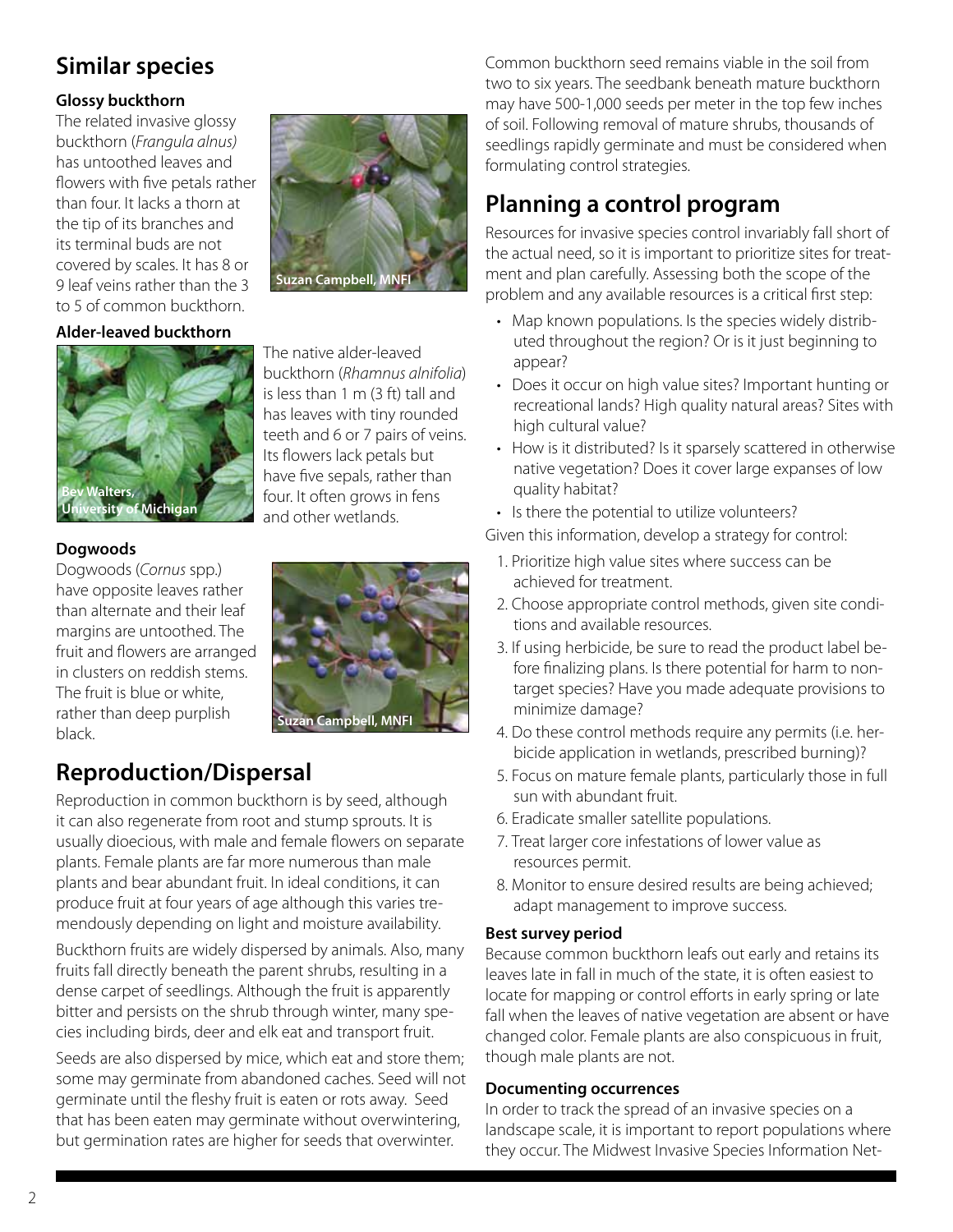work (MISIN) has an easy-to-use interactive online mapping system. It accepts reports of invasive species' locations from users who have completed a simple, online training module for the species being reported. It also offers the potential for batch uploading of occurrence data for any invasive species.

Herbaria also provide a valuable and authoritative record of plant distribution. The University of Michigan Herbarium's database can be searched online for county records of occurrence, for example. When common buckthorn is first encountered in a county where it had not been known previously, specimens should be submitted to the Herbarium to document its presence. Check the "Online Resources" section for links to both of these resources.

## **Control**

A primary goal in controlling this species is to prevent seed production and dispersal. A variety of techniques including both mechanical and chemical controls may be most effective and should be tailored to the specific conditions on the site. It is critical to monitor the site to ensure that cut stumps or treated plants do not resprout and the seedbank is exhausted. Where abundant seed sources are present nearby, monitoring may be required indefinitely.

### **Mechanical control**

In the very earliest stages of invasion, when only seedlings and young plants are present, mechanical controls such as pulling and repeated cutting may be adequate to control or eradicate common buckthorn. Mechanical control methods are particularly useful where volunteers are available. These methods are impractical in larger, established infestations, with mature shrubs, but may effectively supplement the use of herbicide.

#### **Hand-pulling**

Common buckthorn seedlings can be hand-pulled easily, particularly when the soil is moist and the population is small. Pull steadily and slowly to minimize soil disturbance and tamp down the soil afterwards. Tools such as the Weed Wrench® or Root Talon® provide additional leverage, facilitating the removal of somewhat larger plants.

#### **Cutting/Mowing**

Cutting or mowing mature common buckthorn shrubs stimulates resprouting unless the cut surfaces are treated with herbicide. Mowing may be helpful in maintaining open areas by preventing the establishment of seedlings.

### **Chemical control**

In most cases, effective control of common buckthorn requires the use of herbicide. Factors that should be considered when selecting an herbicide for use on a particular site include proximity to water or wetlands, presence or absence of desirable native vegetation, potential for erosion and the

effectiveness of the herbicide under consideration on common buckthorn. Because buckthorn typically remains green much later than many native species, fall treatment may minimize damage to desirable plants.

#### **General considerations**

Anyone applying herbicides as part of their employment must become a certified pesticide applicator. In addition, certification is required for the use of some herbicides under any circumstances. The certification process is administered by the Michigan Department of Agriculture and Rural Development and a link to their website is included in the "Online Resources" section.

A permit from the Michigan Department of Environmental Quality is usually required to apply herbicide where standing water is present—in wetlands, along streams, rivers or lakes, or over open water. A permit is also required for herbicide use below the ordinary high water mark along the Great Lakes or Lake St. Clair shoreline, whether or not standing water is present. A link to their website is included in the "Online Resources" section.

A number of adjuvants or additives may be used with herbicides to improve their performance including mixing agents, surfactants, penetrating oils and dyes . Some are included in premixed products while others must be added. Adjuvants do not work with all products; consult the product label to determine which adjuvants may be used with a specific herbicide formulation.

Dyes are useful in keeping track of which plants have been treated and making spills on clothing or equipment apparent. Some premixed herbicide include them or they can be added to others. Clothing dyes such as Rit® can be added to water soluble herbicides, while other products require oilbased dyes. Consult the product label for specific instructions.

Crop Data Management Systems, Inc. (CDMS) maintains a database of agro-chemicals that includes herbicide labels for specific products. Herbicide labels contain information on application methods and rates, specific weather conditions, equipment types, nozzles etc. to provide the desired coverage and minimize the potential for volatilization or drift. They also contain critical information about the potential for damage to valuable non-target species. A link to the CDMS website is included in the "Online Resources" section.

#### **Read the entire pesticide label before use. Follow all directions on the label.**

#### **Herbicide specifics**

Triclopyr provides effective control of broad-leaved plants but does not kill grasses or some conifers. It is available in both amine (e.g., Garlon 3A®) and ester (e.g., Garlon 4 Ultra®) formulations. The amine formulation can be safely used in wetlands.

**Invasive Species—Best Control Practices**

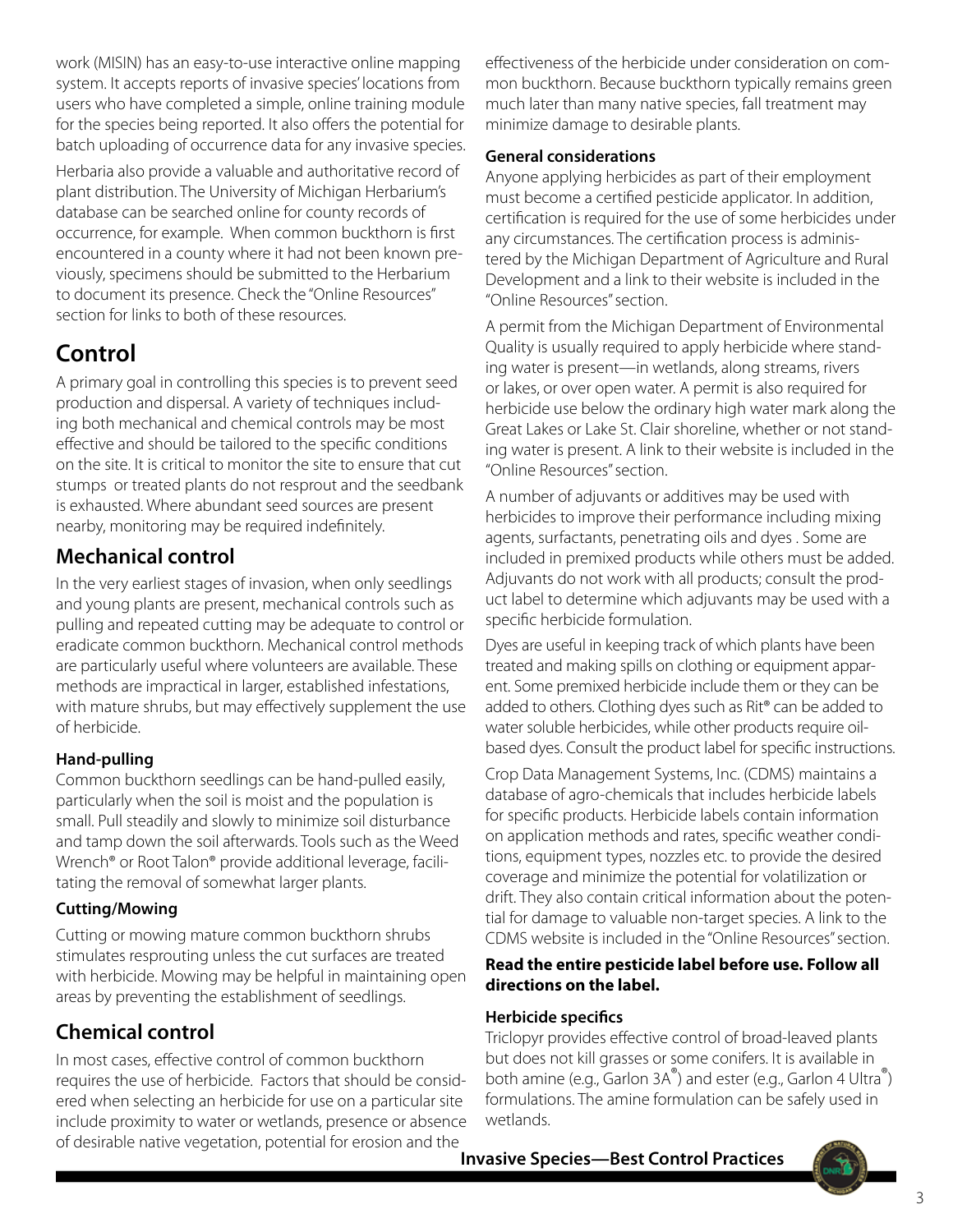Triclopyr can be used as a foliar spray once buckthorn is fully leafed out in spring until just before it changes color in fall. The ester formulation should be used with a vegetable oil based multi-purpose adjuvant (e.g. SprayTech® Oil) and the amine formulation should be used with a wetland-approved non-ionic surfactant (e.g., Cygnet Plus®).

Triclopyr can also be used in conjunction with cut surface treatments; cut-stump, girdling and frilling. Treatments may be applied throughout the year including when snow is present, however control may be reduced in early spring when the sap is beginning to flow or during periods of drought in summer.

Ester formulations are particularly effective for root or stemsprouting species such as commmon buckthorn because the triclopyr persists in the plant until it dies. The ester formulation should be used with a penetrating oil (e.g., AX-IT<sup>®</sup>), which improves effectiveness and increases the amount of time after cutting in which treatment can occur. Penetrating oil also facilitates absorption in basal bark treatment.

In non-target plants, triclopyr residues in the soils can damage non-target species via root uptake. Use caution in high-quality forests.

In wetlands or other sensitive areas, the amine formulation may be used for cut-surface treatments but must be painted onto the cut surface immediately or it will be ineffective. It can also be used for drill and fill techniques.

Triclopyr is particularly effective when used in conjunction with imazapyr (e.g., Stalker®). Imazapyr acts over an extended period of time and can persist in the soils—an advantage in providing greater control. However, since it is non-selective it can also kill valuable non-target species. Imazapyr is considerably more expensive than triclopyr.

#### **Foliar application**

Foliar application of herbicide can be useful on sites with extensive commmon buckthorn populations and few desirable natives. Herbicide should be applied after heavy spring sap flow to actively growing plants, although during periods of drought or other stress, it may not be effective. It can be applied to buckthorn foliage with squirt bottles, backpack sprayers or boom-mounted sprayers.

The product label for the specific herbicide being used provides essential information on coverage; how much of the foliage should be treated and how wet it should be. Herbicide labels also contain information on specific weather conditions, application modes, equipment types, nozzles etc. to provide the desired coverage and minimize the potential for volatilization or drift.

The herbicide applicator is responsible for managing drift and damage to non-target vegetation. Wind speeds between 3 and 10 miles per hour are best for foliar herbicide spraying. At higher wind speeds, herbicide may be blown

onto adjacent vegetation or water bodies.

At lower wind speeds, temperature inversions can occur, restricting vertical air movement. Under these conditions, small suspended droplets of herbicide can persist in a concentrated cloud and be blown off-target by variable gusts of wind. Ground fog indicates the presence of a temperature inversion, but if no fog is present, smoke movement on the ground can also reveal inversions. Smoke that layers and remains trapped in a cloud at a low level indicates an inversion, while smoke that rises and dissipates indicates good air mixing.

In hot, dry weather, herbicide can evaporate rapidly. Setting equipment to produce large droplets can help compensate for this. In general, follow all directions on the label of the specific herbicide being used, in order to prevent damage to non-target vegetation or water bodies.

#### **Cut-stump**

Cut-stump treatment may be used in any season except during periods of heavy sap flow in spring. Some chemicals are less effective at lower temperatures or when plants are dormant. Refer to the herbicide label for specific details. Product labels list what adjuvants may be used to increase effectiveness of the herbicide; penetrating oils only work with ester formulations, for example. Similarly, dyes, which are useful in keeping track of which stems have been treated, work with specific herbicide formulations.

Cut-stump treatment is useful for species like commmon buckthorn that normally resprout after cutting. After the stems have been cut, they are painted with concentrated herbicide, using a squirt bottle or wicking applicator. Small stems can be cut several inches above the ground so that both the sides and the cut surface may be treated.

On large stems, cuts should be made as close to the ground as possible and only the cambium—the thin layer where active growth occurs, just inside the bark—should be treated.

Treated plants should be monitored for at least a year as they may still resprout. New stems may be treated with a foliar spray, or cut and retreated.

#### **Basal bark**

Basal bark treatment can be used on stems that are less than six inches in diameter at any time except during heavy sap flow in spring. It should not be used when snow or water prevent herbicide from being applied at the ground level or when stems are saturated. It it is most useful during the dormant season. Typically, ester formulations of herbicide are used with penetrating oils.

In basal bark treatment, concentrated herbicide is applied to a band of bark around common buckthorn stems extending up 18 inches from the ground. Basal bark treatment is most effective on younger stems with thin bark.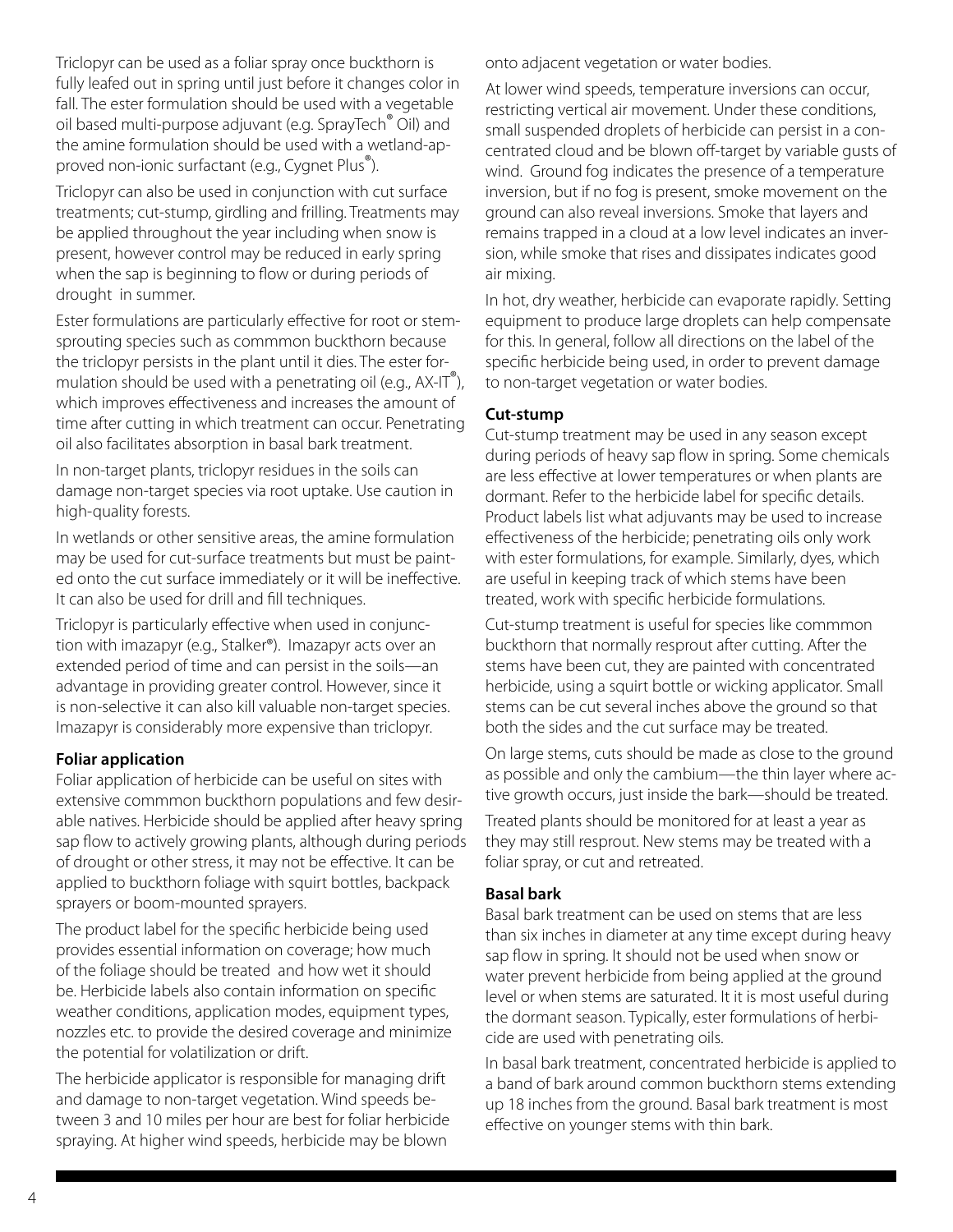#### **Drill and fill/Injection**

Drill and fill, and injection techniques are useful on larger trees. They leave the tree in place to break down over time, providing valuable habitat and structure at the same time. They can be used any time of year except during spring sap flow.

The drill and fill technique entails drilling holes into the tree at a downward angle and filling them with a measured amount of concentrated herbicide using a squirt bottle. One hole should be drilled for each inch of diameter.

Specialized injection tools are also available to inject herbicide pellets below the bark. They are precise and require little preparation or clean-up. They are also expensive, however and may be unwieldy in dense brush.

Because concentrated herbicide is used it is possible to exceed the annual per acre amount that is allowed for a given product on sites with large commmon buckthorn infestations. To use this technique safely and legally, calculate the maximum volume of herbicide (at the required concentration) that can be used without exceeding the per acre maximum in advance Consult the product label for specifics.

### **Prescribed burning**

In fire-adapted communities, prescribed burning may enhance control of common buckthorn over the long term, but should be considered as part of an integrated management plan for the site as it will stimulate the species over shorter time spans. When prescribed burning is initiated, it should be supplemented with other control methods.

#### **General considerations**

A permit is required before implementing a prescribed burn. The Michigan Department of Natural Resources (DNR) is responsible for issuing burn permits in the Upper Peninsula and Northern Lower Peninsula unless a municipality wishes to do so. Municipalities located in the Southern Lower Peninsula issue burn permits under authority of the state law. A link to the DNR local fire contacts web page is included in the "Online Resources" section. In the Southern Lower Peninsula, contact the local Fire Marshall for permits and more information. Some municipalities require insurance coverage before a permit is issued, to cover the cost of damages if the fire should escape.

Before initiating a program of prescribed burning, a written burn plan establishing the criteria necessary for starting, controlling, and extinguishing a burn is required. The burn plan includes details such as specific weather conditions, locations of control lines, ignition pattern, equipment and personnel needed, contingency plans, and important phone numbers. The burn plan is essentially the "prescription" for how to conduct the burn safely while accomplishing the management objectives.

If other invasive species that are stimulated by burning are present on the site, planning should incorporate additional control methods to eradicate them.

#### **Prescribed burning specifics**

Burning alone does not usually provide effective control of common buckthorn as it will only top-kills mature plants and stimulate resprouting. Common buckthorn seeds also germinate more readily on bare soils that have been exposed by fire.

Prescribed burning can be useful in fire-adapted communities once mature buckthorn has been removed and the native vegetation that provides fuel recovers. When adequate fuel is present, burning will kill seedlings and help exhaust the seedbank. A five second treatment with flame from a propane torch around stems that are less than 4.5 cm ( 1.75 in) in diameter will also kill young plants.

If left untreated, common buckthorn can alter fire ecology in fire-adapted communities as fuels do not accumulate beneath it.

### **Biological control**

In recent years, investigators from CABI Bioscience Center in Switzerland and Minnesota DNR and the University of Minnesota have surveyed for suitable agents to control buckthorn in both Europe and the United States. Initial efforts to find biological controls for common buckthorn were combined with those for glossy buckthorn. It now appears that the two species are not as closely related as once believed and share few specialized arthropod pests. A number of insect species have been prioritized for further investigation and preliminary host specificity studies.

Buckthorn phytoplasma, a disease that affects buckthorn has been noted in Europe. It causes "witches brooms" clusters of thin twigs that arise from a single point on a stem. Researchers at the University of Minnesota are looking for phytoplasma here in the United States, to see if it has already been introduced.

### **Disposal of plant parts**

When seedlings or young shrubs are pulled, they should be disposed of in a manner that will ensure that their roots will dry out completely. In addition, if fruit is present, it should be burned or bagged and placed in a landfill. Where this is not possible, any resulting seedlings will require monitoring and control.

Although landscape waste cannot generally be disposed of in land fills, Michigan law permits the disposal of invasive species plant parts. See the "Online resources" section for a link to the relevant legislation.

**Invasive Species—Best Control Practices**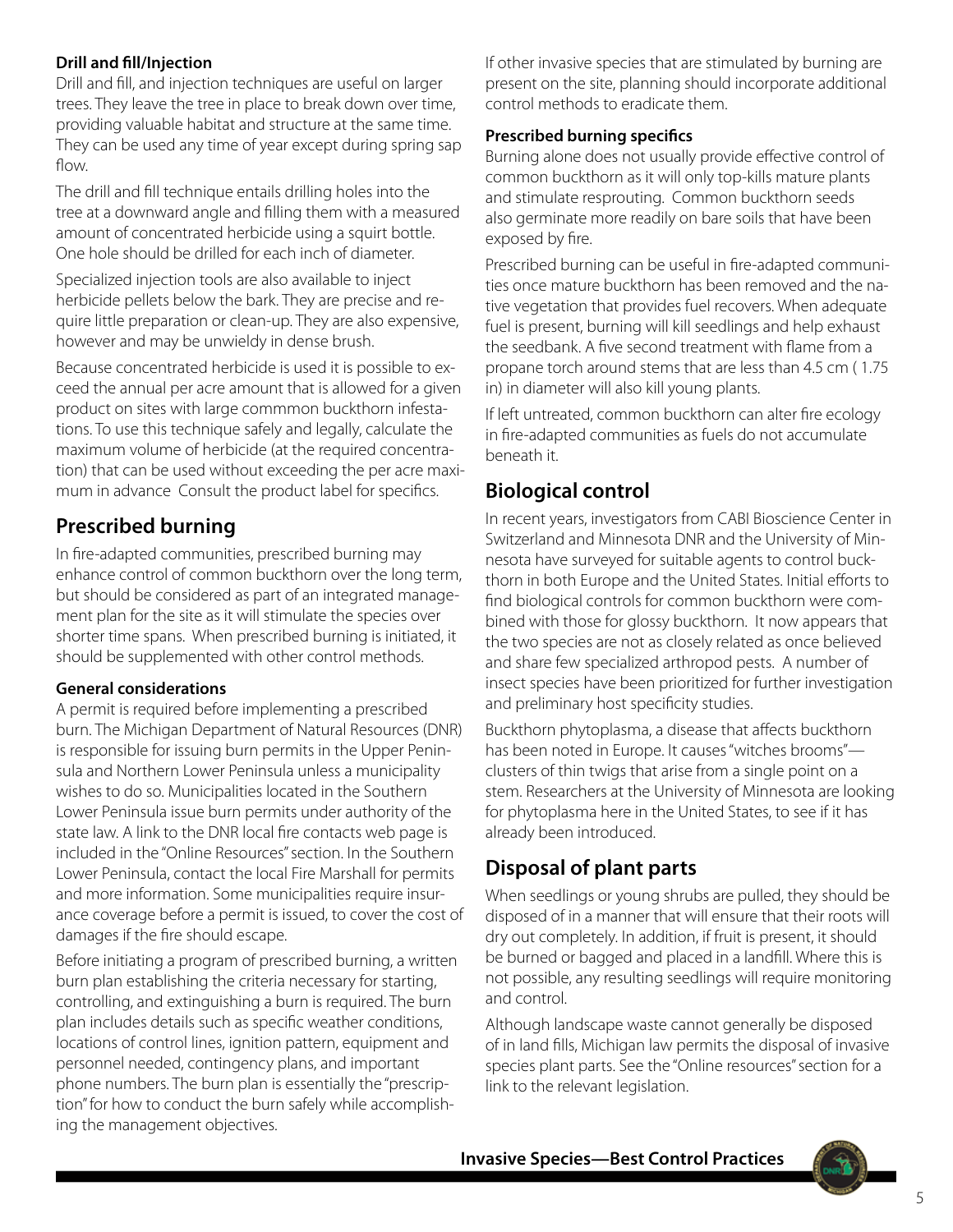### **Online resources:**

**CDMS - herbicide labels:** *http://www.cdms.net/LabelsMsds/LMDefault.aspx?t=*

**Fire Effects Information System,** *Rhamnus cathartica , R. davurica http://www.fs.fed.us/database/feis/plants/shrub/rhaspp/all.html*

**Invasive.org, European buckthorn** *http://www.invasive.org/browse/subinfo.cfm?sub=3070*

**Invasipedia at BugwoodWiki,** *Rhamnus cathartica http://wiki.bugwood.org/Rhamnus\_cathartica*

**Invasive Plant Atlas of New England, Common buckthorn** *http://www.eddmaps.org/ipane/ipanespecies/shrubs/Rhamnus\_cathartica.htm*

**Midwest Invasive Species Information Network,** Common Buckthorn *http://www.misin.msu.edu/facts/detail.php?id=12*

**The Michigan Department of Agriculture and Rural Development—Pesticide Certification** *www.michigan.gov/pestexam* 

**The Michigan Department of Environmental Quality—Aquatic Nuisance Control** *www.michigan.gov/deqinlandlakes [http://www.michigan.gov/deq/0,4561,7-135-3313\\_3681\\_3710---,00.html](http://www.michigan.gov/deq/0,4561,7-135-3313_3681_3710---,00.html)*

**Michigan Department of Natural Resources—Local DNR Fire Manager contact list** *[http://www.michigan.gov/dnr/0,4570,7-153-30301\\_30505\\_44539-159248--,00.html](http://www.michigan.gov/dnr/0,4570,7-153-30301_30505_44539-159248--,00.html)*

**Michigan's Invasive Species Legislation** Natural Resources and Environmental Protection Act 451 of 1994, Section 324.4130 *http://legislature.mi.gov/doc.aspx?mcl-324-41301*

**Michigan Legislation—landscape waste, disposal of invasive species plant parts** Natural Resources and Environmental Protection Act 451 of 1994, Section 324.11521, 2 (d) *http://legislature.mi.gov/doc.aspx?mcl-324-11521*

**The Nature Conservancy's Weed Control Methods Handbook: Tools and Techniques for Use in Natural Areas** *http://www.invasive.org/gist/handbook.html*

**University of Michigan Herbarium - Michigan Flora Online** *http://michiganflora.net/*